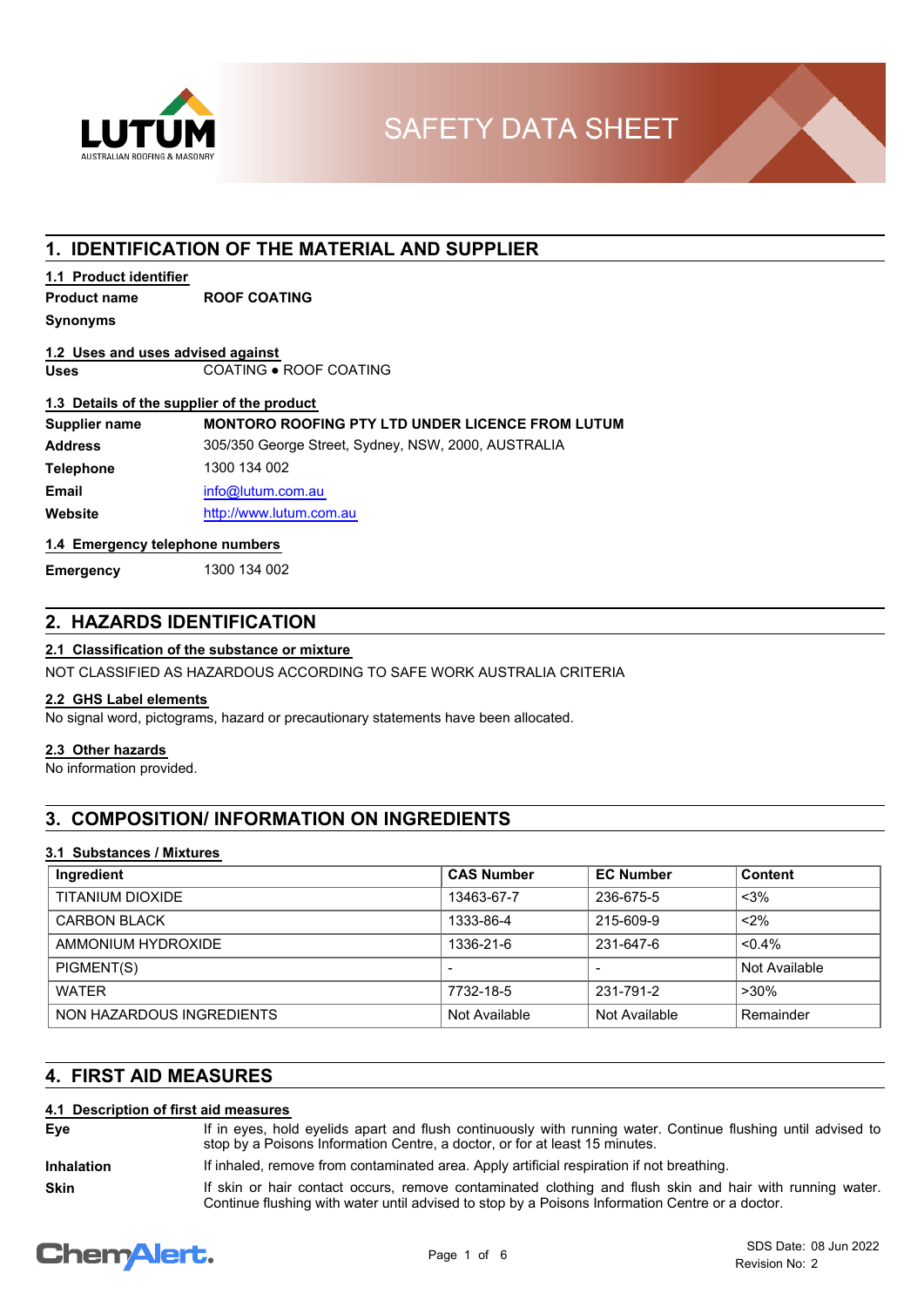## **PRODUCT NAME ROOF COATING**

**Ingestion** For advice, contact a Poisons Information Centre on 13 11 26 (Australia Wide) or a doctor (at once). **First aid facilities** Eye wash facilities and safety shower are recommended.

#### **4.2 Most important symptoms and effects, both acute and delayed**

See Section 11 for more detailed information on health effects and symptoms.

#### **4.3 Immediate medical attention and special treatment needed**

Treat symptomatically.

## **5. FIRE FIGHTING MEASURES**

#### **5.1 Extinguishing media**

Use an extinguishing agent suitable for the surrounding fire.

#### **5.2 Special hazards arising from the substance or mixture**

Non flammable. Material can splatter above 100°C. Dried product may burn once water is evaporated. May evolve acrylic monomers when heated to decomposition.

#### **5.3 Advice for firefighters**

Treat as per requirements for surrounding fires. Evacuate area and contact emergency services. Remain upwind and notify those downwind of hazard. Wear full protective equipment including Self Contained Breathing Apparatus (SCBA) when combating fire. Use waterfog to cool intact containers and nearby storage areas.

#### **5.4 Hazchem code**

None allocated.

# **6. ACCIDENTAL RELEASE MEASURES**

#### **6.1 Personal precautions, protective equipment and emergency procedures**

Wear Personal Protective Equipment (PPE) as detailed in section 8 of the SDS. Clear area of all unprotected personnel. Ventilate area where possible. Contact emergency services where appropriate.

#### **6.2 Environmental precautions**

Prevent product from entering drains and waterways.

#### **6.3 Methods of cleaning up**

Contain spillage, then cover / absorb spill with non-combustible absorbent material (vermiculite, sand, or similar), collect and place in suitable containers for disposal.

#### **6.4 Reference to other sections**

See Sections 8 and 13 for exposure controls and disposal.

# **7. HANDLING AND STORAGE**

#### **7.1 Precautions for safe handling**

Before use carefully read the product label. Use of safe work practices are recommended to avoid eye or skin contact and inhalation. Observe good personal hygiene, including washing hands before eating. Prohibit eating, drinking and smoking in contaminated areas.

#### **7.2 Conditions for safe storage, including any incompatibilities**

Store in a cool, dry, well ventilated area, removed from incompatible substances and foodstuffs. Ensure containers are adequately labelled, protected from physical damage and sealed when not in use.

#### **7.3 Specific end uses**

No information provided.

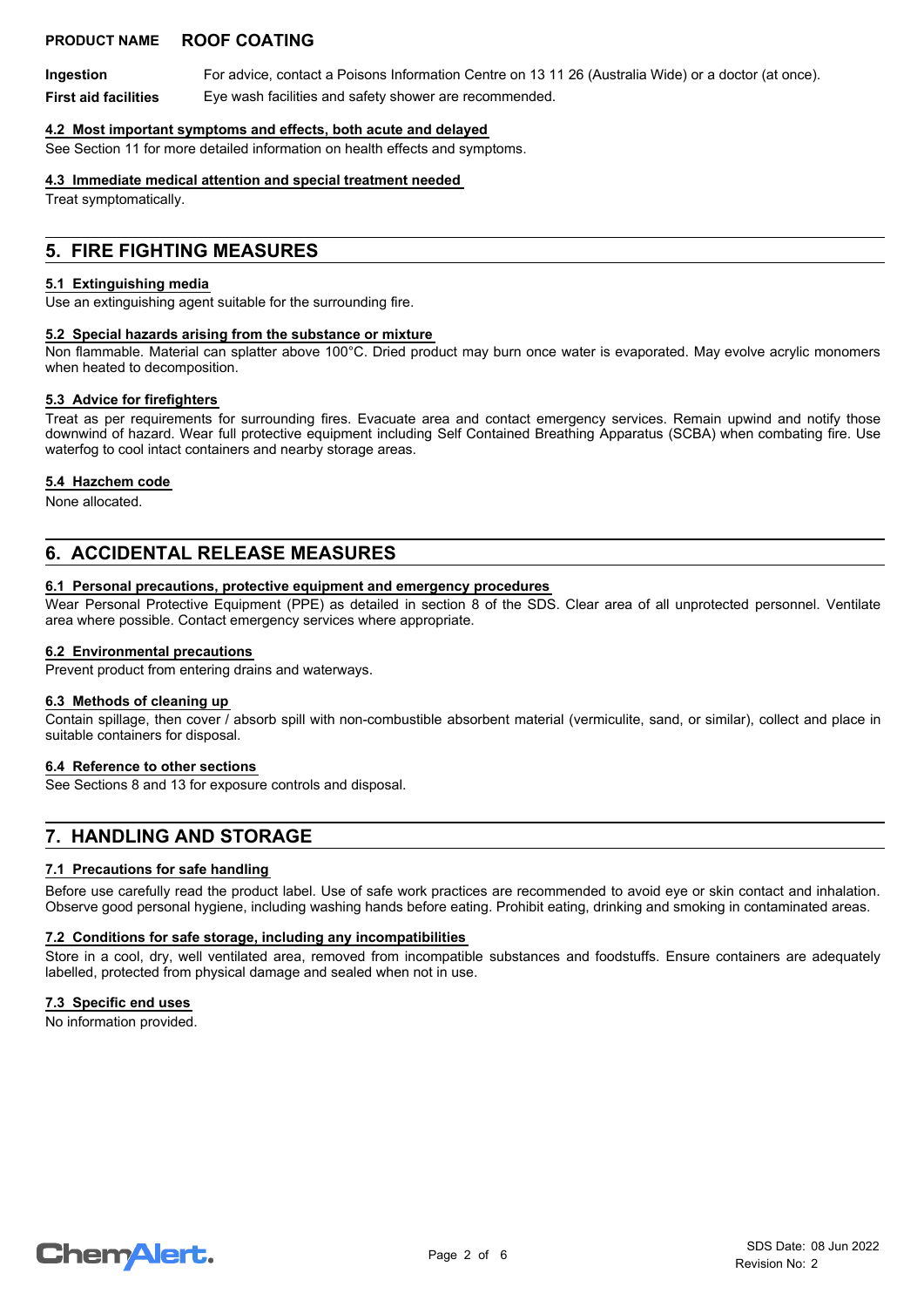# **8. EXPOSURE CONTROLS / PERSONAL PROTECTION**

## **8.1 Control parameters**

### **Exposure standards**

| Ingredient                   | <b>Reference</b> | <b>TWA</b> |                   | <b>STEL</b>              |                   |
|------------------------------|------------------|------------|-------------------|--------------------------|-------------------|
|                              |                  | ppm        | mg/m <sup>3</sup> | ppm                      | mg/m <sup>3</sup> |
| Ammonia                      | SWA [AUS]        | 25         | 17                | 35                       | 24                |
| Carbon black                 | SWA [AUS]        | $- -$      |                   | $-$                      | $\sim$            |
| Titanium dioxide (a)         | SWA [AUS]        | --         | 10                | $\overline{\phantom{a}}$ | $\qquad \qquad$   |
| Titanium dioxide (inhalable) | SWA [Proposed]   | --         |                   | $\qquad \qquad$          | $- -$             |

#### **Biological limits**

No biological limit values have been entered for this product.

#### **8.2 Exposure controls**

Avoid inhalation. Use in well ventilated areas. Where an inhalation risk exists, mechanical extraction ventilation is recommended. **Engineering controls**

#### **PPE**

| Eye / Face         | Wear splash-proof goggles.                                                          |
|--------------------|-------------------------------------------------------------------------------------|
| <b>Hands</b>       | Wear neoprene or nitrile gloves.                                                    |
| <b>Body</b>        | When using large quantities or where heavy contamination is likely, wear coveralls. |
| <b>Respiratory</b> | If sanding dry product, wear a Class P1 (Particulate) respirator.                   |



# **9. PHYSICAL AND CHEMICAL PROPERTIES**

#### **9.1 Information on basic physical and chemical properties**

| <b>Appearance</b>                | <b>COLOURED LIQUID</b> |
|----------------------------------|------------------------|
| Odour                            | SLIGHT ODOUR           |
| Flammability                     | <b>NON FLAMMABLE</b>   |
| <b>Flash point</b>               | <b>NOT RELEVANT</b>    |
| <b>Boiling point</b>             | <b>NOT AVAILABLE</b>   |
| <b>Melting point</b>             | NOT AVAILABLE          |
| <b>Evaporation rate</b>          | <b>NOT AVAILABLE</b>   |
| рH                               | NOT AVAILABLE          |
| <b>Vapour density</b>            | <b>NOT AVAILABLE</b>   |
| <b>Relative density</b>          | NOT AVAILABLE          |
| Solubility (water)               | <b>SOLUBLE</b>         |
| Vapour pressure                  | <b>NOT AVAILABLE</b>   |
| <b>Upper explosion limit</b>     | <b>NOT RELEVANT</b>    |
| Lower explosion limit            | <b>NOT RELEVANT</b>    |
| <b>Partition coefficient</b>     | <b>NOT AVAILABLE</b>   |
| <b>Autoignition temperature</b>  | <b>NOT AVAILABLE</b>   |
| <b>Decomposition temperature</b> | <b>NOT AVAILABLE</b>   |
| Viscosity                        | <b>NOT AVAILABLE</b>   |
| <b>Explosive properties</b>      | <b>NOT AVAILABLE</b>   |
| <b>Oxidising properties</b>      | <b>NOT AVAILABLE</b>   |
| <b>Odour threshold</b>           | <b>NOT AVAILABLE</b>   |
|                                  |                        |

# **10. STABILITY AND REACTIVITY**

## **10.1 Reactivity**

Carefully review all information provided in sections 10.2 to 10.6.

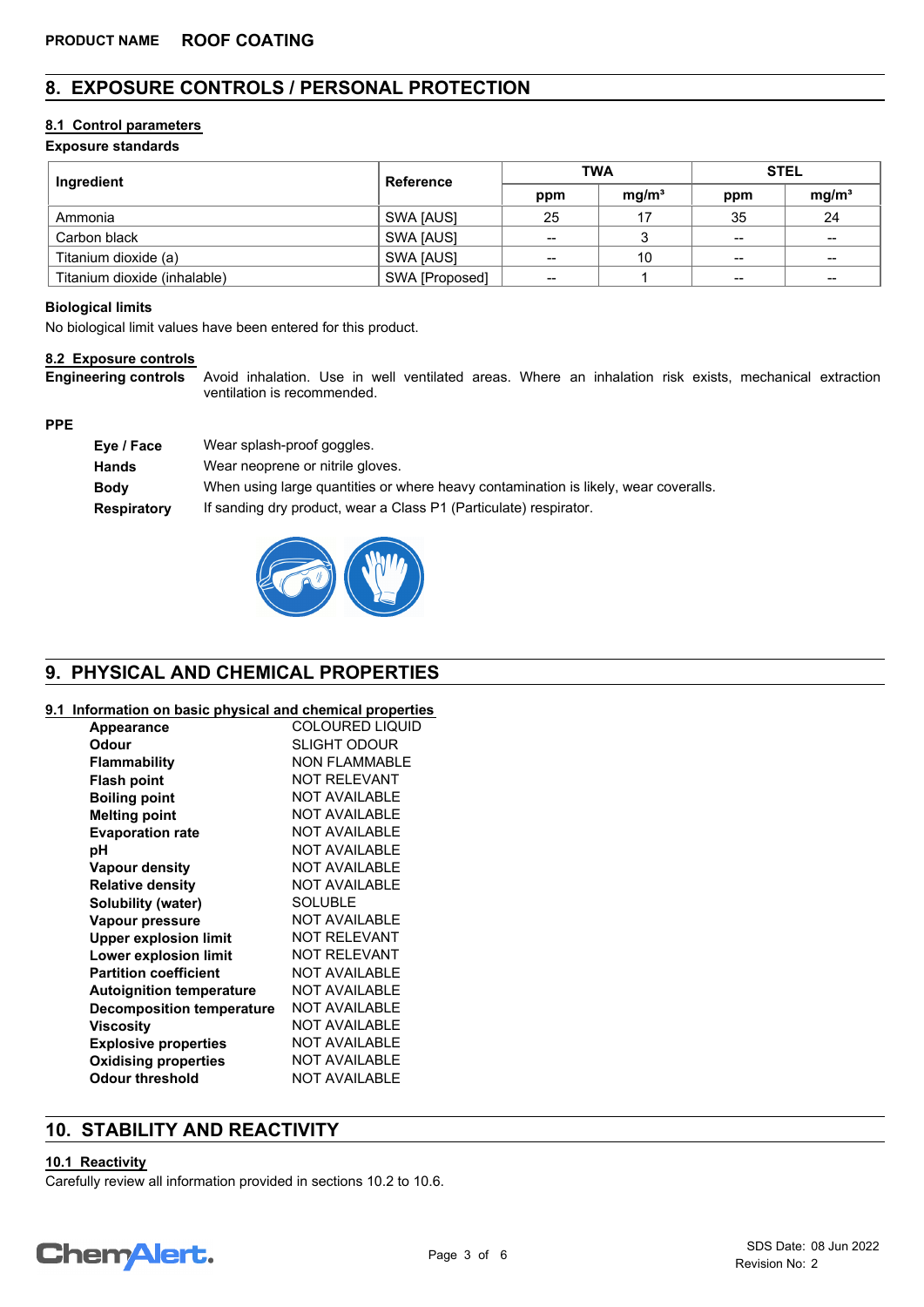## **PRODUCT NAME ROOF COATING**

#### **10.2 Chemical stability**

Stable under recommended conditions of storage.

#### **10.3 Possibility of hazardous reactions**

Hazardous polymerisation is not expected to occur.

#### **10.4 Conditions to avoid**

Avoid contact with incompatible substances.

#### **10.5 Incompatible materials**

Incompatible with oxidising agents (e.g. hypochlorites) and acids (e.g. nitric acid).

#### **10.6 Hazardous decomposition products**

May evolve acrylic monomers when heated to decomposition.

# **11. TOXICOLOGICAL INFORMATION**

#### **11.1 Information on toxicological effects**

**Acute toxicity** This product is expected to be of low toxicity. Based on available data, the classification criteria are not met.

#### **Information available for the ingredients:**

| Ingredient                         |                                                                                                                                                                                                                                                                       | Oral LD50              | <b>Dermal LD50</b>       | <b>Inhalation LC50</b>               |
|------------------------------------|-----------------------------------------------------------------------------------------------------------------------------------------------------------------------------------------------------------------------------------------------------------------------|------------------------|--------------------------|--------------------------------------|
| TITANIUM DIOXIDE                   |                                                                                                                                                                                                                                                                       | 5000 mg/kg (rat)       | --                       | 3.43 - $6.82 \text{ mg/L}$ air (rat) |
| <b>CARBON BLACK</b>                |                                                                                                                                                                                                                                                                       | $> 10,000$ mg/kg (rat) | $\overline{\phantom{a}}$ |                                      |
| AMMONIUM HYDROXIDE                 |                                                                                                                                                                                                                                                                       | 350 mg/kg (rat)        |                          | 1470 ppm (mice)<br>[AICIS]           |
| Skin                               | Not classified as a skin irritant. Prolonged or repeated contact may result in mild irritation, rash and<br>dermatitis.                                                                                                                                               |                        |                          |                                      |
| Eye                                | Not classified as an eye irritant. Contact may result in mild irritation, lacrimation and redness.                                                                                                                                                                    |                        |                          |                                      |
| <b>Sensitisation</b>               | Not classified as causing skin or respiratory sensitisation.                                                                                                                                                                                                          |                        |                          |                                      |
| <b>Mutagenicity</b>                | Not classified as a mutagen.                                                                                                                                                                                                                                          |                        |                          |                                      |
| Carcinogenicity                    | Not classified as a carcinogen. Pigments may contain small amounts of titanium dioxide and carbon black,<br>both classified as possibly carcinogenic to humans (IARC Group 2B). However, due to product form (ie.<br>liquid) the risk of exposure is greatly reduced. |                        |                          |                                      |
| <b>Reproductive</b>                | Not classified as a reproductive toxin.                                                                                                                                                                                                                               |                        |                          |                                      |
| STOT - single<br>exposure          | Not classified as causing organ damage from single exposure. Ammonia is present in low concentrations<br>and therefore adverse health effects associated with this chemical are reduced.                                                                              |                        |                          |                                      |
| <b>STOT</b> - repeated<br>exposure | Not classified as causing organ damage from repeated exposure.                                                                                                                                                                                                        |                        |                          |                                      |
| <b>Aspiration</b>                  | Not classified as causing aspiration.                                                                                                                                                                                                                                 |                        |                          |                                      |

# **12. ECOLOGICAL INFORMATION**

#### **12.1 Toxicity**

No information provided.

#### **12.2 Persistence and degradability**

No environmentally hazardous components are expected to persist. Isothiazolinones are biodegradable. Some inorganic pigments are not biodegradable, but are unlikely to cause adverse environmental effects.

#### **12.3 Bioaccumulative potential**

Not expected to bioaccumulate.

#### **12.4 Mobility in soil**

Soluble in water.

#### **12.5 Other adverse effects**

Boral concrete roof tiles (with and without coating) have been developed with reference to section 4.6 of AS 2049-2002, and tested to perform in accordance within the parameters of section 6 of AS4020-2018 when installed and used correctly. However, customers are advised to give consideration to potential impacts of atmospheric fall outs, water tank manufacturer guidelines and other external factors which may affect drinkability of rainwater or the performance of the tiles more generally.

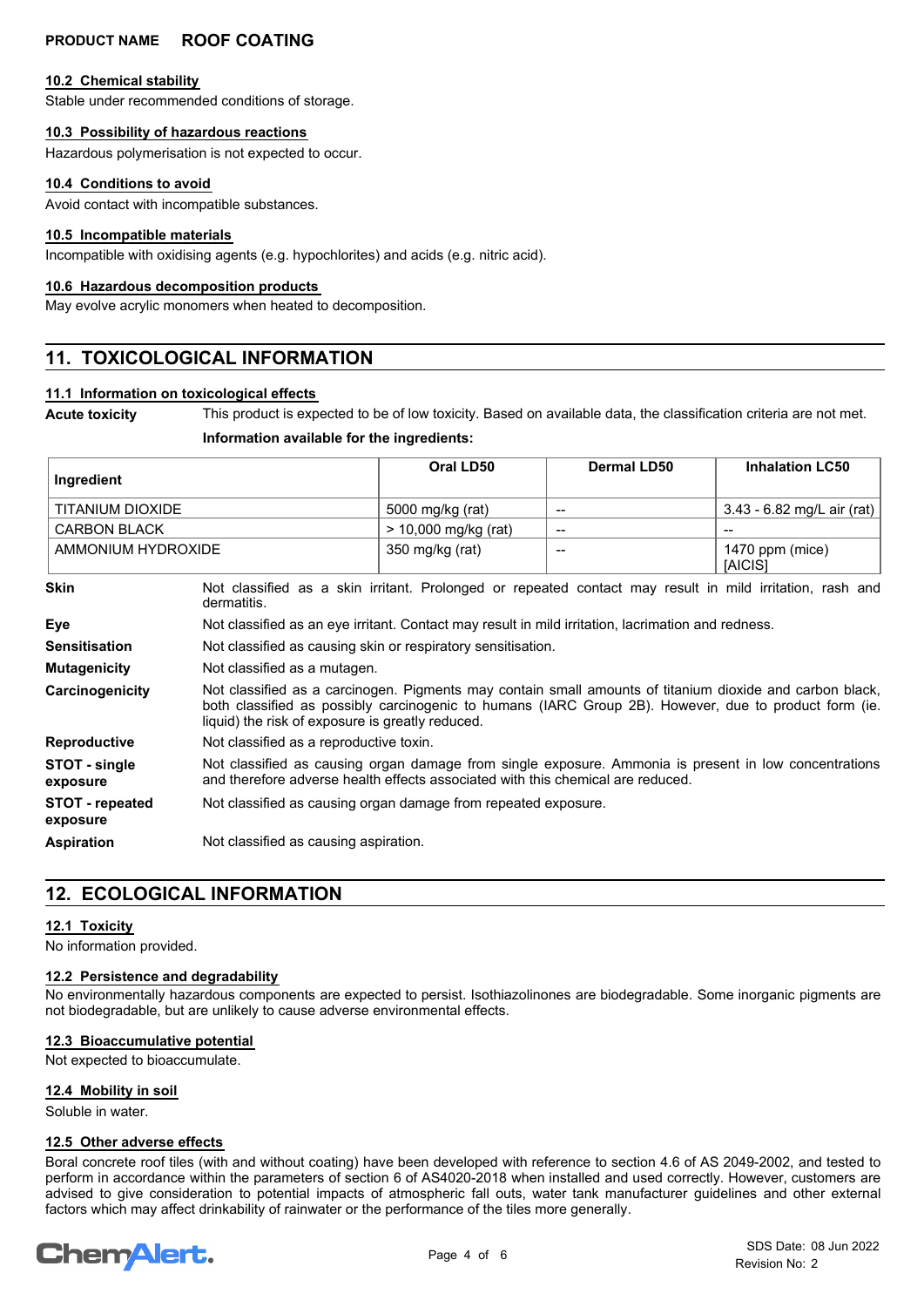# **13. DISPOSAL CONSIDERATIONS**

## **13.1 Waste treatment methods**

| Waste disposal | For small amounts, absorb with sand, vermiculite or similar and dispose of to an approved landfill site.<br>Contact the manufacturer/supplier for additional information if disposing of large quantities (if required).<br>Prevent contamination of drains and waterways as aquatic life may be threatened and environmental<br>damage may result. |  |
|----------------|-----------------------------------------------------------------------------------------------------------------------------------------------------------------------------------------------------------------------------------------------------------------------------------------------------------------------------------------------------|--|
| Legislation    | Dispose of in accordance with relevant local legislation.                                                                                                                                                                                                                                                                                           |  |

## **14. TRANSPORT INFORMATION**

#### **NOT CLASSIFIED AS A DANGEROUS GOOD BY THE CRITERIA OF THE ADG CODE, IMDG OR IATA**

|                                     | <b>LAND TRANSPORT (ADG)</b> | <b>SEA TRANSPORT (IMDG / IMO)</b> | AIR TRANSPORT (IATA / ICAO) |
|-------------------------------------|-----------------------------|-----------------------------------|-----------------------------|
| 14.1 UN Number                      | None allocated.             | None allocated.                   | None allocated.             |
| 14.2 Proper<br><b>Shipping Name</b> | None allocated.             | None allocated.                   | None allocated.             |
| 14.3 Transport<br>hazard class      | None allocated.             | None allocated.                   | None allocated.             |
| 14.4 Packing Group                  | None allocated.             | None allocated.                   | None allocated.             |

#### **14.5 Environmental hazards**

Not a Marine Pollutant.

#### **14.6 Special precautions for user**

**Hazchem code** None allocated.

## **15. REGULATORY INFORMATION**

#### **15.1 Safety, health and environmental regulations/legislation specific for the substance or mixture**

A poison schedule number has not been allocated to this product using the criteria in the Standard for the Uniform Scheduling of Medicines and Poisons (SUSMP). **Poison schedule**

- Safe Work Australia criteria is based on the Globally Harmonised System (GHS) of Classification and Labelling of Chemicals (GHS Revision 7). **Classifications**
- **AUSTRALIA: AIIC (Australian Inventory of Industrial Chemicals)** All components are listed on AIIC, or are exempt. **EUROPE:EINECS (European Inventory of Existing Chemical Substances)** All components are listed on EINECS, or are exempt. **Inventory listings**

## **16. OTHER INFORMATION**

ACRYLIC - WATER BASED COMPOUNDS: It should be noted that most water based paints and acrylic or thermoplastic resins may contain small percentage of solvents, usually less than 5%. The solvent is used as a dispersion agent for the resin of choice. This solvent component may present potential respiratory hazards only in poorly ventilated areas or when sprayed. Those individuals with existing skin disorders should avoid direct contact. **Additional information**

> RESPIRATORS: In general the use of respirators should be limited and engineering controls emploved to avoid exposure. If respiratory equipment must be worn ensure correct respirator selection and training is undertaken. Remember that some respirators may be extremely uncomfortable when used for long periods. The use of air powered or air supplied respirators should be considered where prolonged or repeated use is necessary.

#### PERSONAL PROTECTIVE EQUIPMENT GUIDELINES:

The recommendation for protective equipment contained within this report is provided as a guide only. Factors such as form of product, method of application, working environment, quantity used, product concentration and the availability of engineering controls should be considered before final selection of personal protective equipment is made.

# **ChemAlert.**